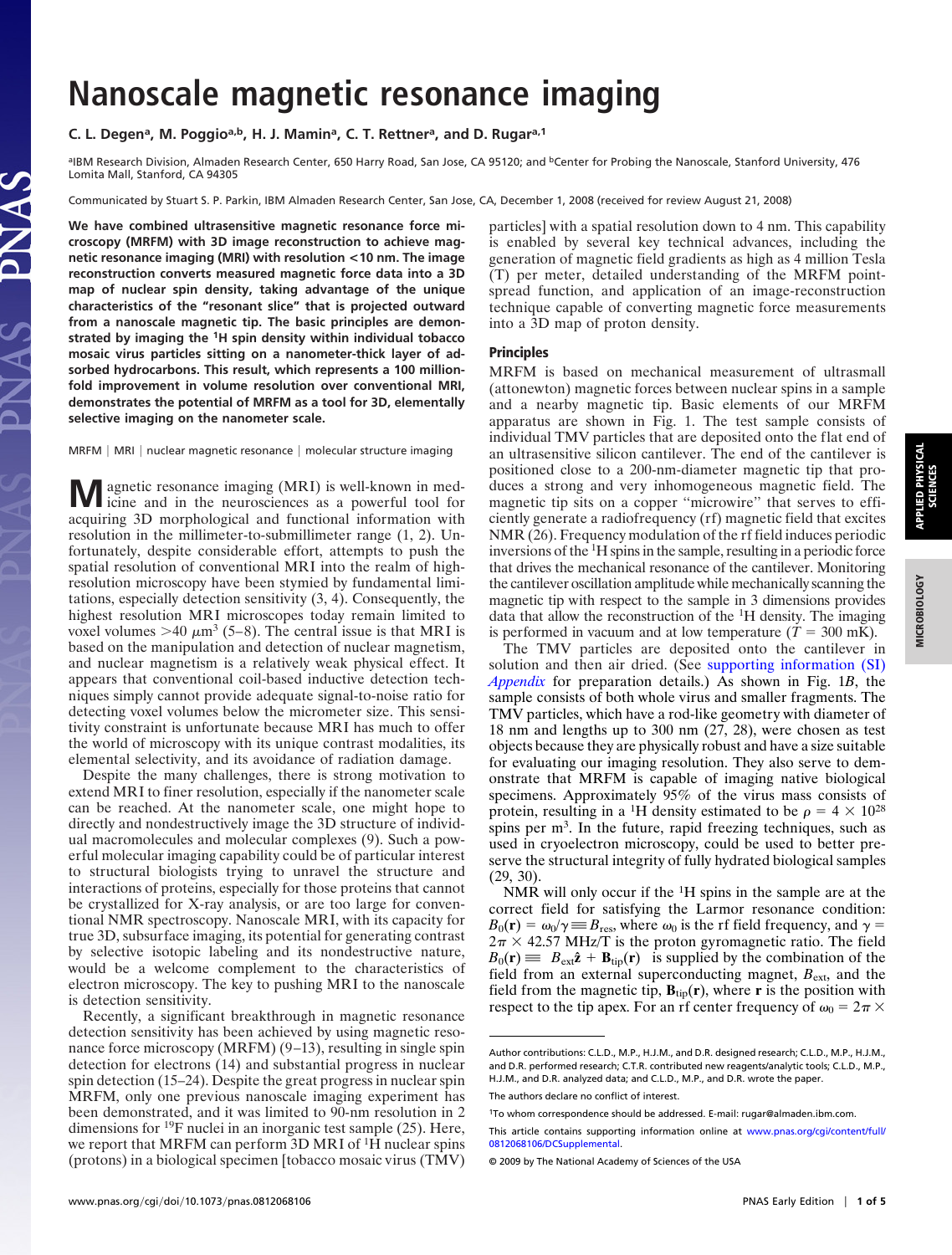

**Fig. 1.** Configuration of MRFM apparatus. (*A*) Tobacco mosaic virus particles, attached to the end of an ultrasensitive silicon cantilever, are positioned close to a magnetic tip. A rf current *i*<sub>rf</sub> passing through a copper microwire generates an alternating magnetic field  $B_{rf}$  that induces magnetic resonance in the <sup>1</sup>H spins of the virus particles. The resonant slice represents those points in space where the field from the magnetic tip (plus an external field) matches the condition for magnetic resonance. Three-dimensional scanning of the tip with respect to the cantilever, followed by image reconstruction is used to generate a 3D image of the spin density in the virus sample. (*B*) Scanning electron micrograph of the end of the cantilever. Individual tobacco mosaic virus particles are visible as long, dark rods on the 0.8- $\mu$ m × 1.3- $\mu$ m-sized sample platform. (*C*) Detail of the magnetic tip.

114.8 MHz, the resonance condition is met for  $B_0(\mathbf{r}) = 2.697$  T. Because the field from the magnetic tip is a strong function of position, the resonance is confined to a thin, approximately hemispherical "resonant slice" that extends outward from the tip (Figs. 1*A* and 2). The field gradient at the resonant slice can exceed  $4 \times 10^6$  T/m at a distance of 25 nm from the tip, resulting in a slice thickness that is as thin as a few nanometers. The rf field is frequency modulated with a peak deviation of  $\Delta\omega_{\rm rf,peak} = 2\pi \times$ 600 kHz in order to drive adiabatic inversions of the protons. The periodicity of the spin inversion is chosen to match the mechanical resonance of the cantilever ( $\approx$ 2.9 kHz). In the presence of the field gradient from the magnetic tip, the spin inversions generate a small oscillating force, typically on the order of 10 aN-rms, that excites a slight (subangstrom) vibration of the cantilever. The vibration is detected by a fiber-optic interferometer and lock-in amplifier.

The spin signal originates from the naturally occurring  $\sqrt{N}$ statistical polarization of the spin ensemble (''spin noise''), where  $N$  is the number of <sup>1</sup>H spins in the measurement volume (19, 23, 31–33). Using the statistical polarization is advantageous because its root-mean-square amplitude exceeds the mean Boltzmann polarization for nanoscale volumes of spins (23). Statistical polarization is also convenient because there is no need to wait a spin-lattice relaxation time  $T_1$  for the spins to polarize. Because the statistical polarization can be either positive or negative, we detect the signal power (i.e., the spin signal variance), which is proportional to the density of  ${}^{1}H$  in the sample. We use the term ''spin signal'' to mean the estimated variance of the force that has spin origin, with units of  $aN^2$ . See ref. 23 and *[SI Appendix](http://www.pnas.org/cgi/data/0812068106/DCSupplemental/Appendix_PDF.pdf)* for additional details of the signal acquisition.

Three-dimensional imaging of the sample requires 2 steps: data collection and image reconstruction. First, the spin signal is measured as the magnetic tip is mechanically scanned with respect to the sample in a 3D raster pattern, yielding a map of the spin signal as a function of tip position. Because of the extended geometry of the resonant slice, however, a spatial scan does not directly produce a map of the proton distribution in the sample. Instead, each data point in the scan contains spin signal contributions from a variety of depths and lateral positions. Specifically, the map  $\xi(\mathbf{r}_s)$  of the signal as a function of tip scan position  $\mathbf{r}_s$  is related to the proton distribution  $\rho(\mathbf{r})$  by the convolution integral

$$
\xi(\mathbf{r}_s) = \int_{\substack{\text{sample} \\ \text{volume}}} d^3 \mathbf{r} \, K(\mathbf{r}_s - \mathbf{r}) \rho(\mathbf{r}), \tag{1}
$$

where  $K(r)$  is the 3D point spread function (PSF) associated with the resonant slice.  $K(r)$  is defined as the mean spin signal generated by a randomly polarized spin in the sample at a position **r** with respect to the magnetic tip.

The amplitude of the MRFM point-spread function is set by 2 main factors: one that determines the effectiveness of the spin inversions and confines the response to the near vicinity of the resonant slice and one that reflects the strength of the lateral field gradient at the position of the spin. As discussed in the *[SI](http://www.pnas.org/cgi/data/0812068106/DCSupplemental/Appendix_PDF.pdf) [Appendix](http://www.pnas.org/cgi/data/0812068106/DCSupplemental/Appendix_PDF.pdf)*, we find that the PSF can be approximated by

$$
K(\mathbf{r}) =
$$
\n
$$
\begin{cases}\nA \mu^{2} [G(\mathbf{r})]^{2} \bigg[ 1 - \left( \frac{\Delta B_{0}(\mathbf{r})}{\Delta \omega_{\text{rf,peak}} / \gamma} \right)^{2}\bigg] \text{ for } |\Delta B_{0}(\mathbf{r})| \leq \Delta \omega_{\text{rf,peak}} / \gamma \\
0 \qquad \qquad \text{for } |\Delta B_{0}(\mathbf{r})| > \Delta \omega_{\text{rf,peak}} / \gamma\n\end{cases}
$$

**[2]**

Here,  $G(\mathbf{r}) \equiv \partial B_{\text{tip},z}/\partial x$  is the lateral field gradient from the tip,  $\Delta B_0(\mathbf{r}) \equiv B_0(\mathbf{r}) - \omega_0/\gamma$  is the off-resonance condition, and  $\Delta \omega_{\text{rf,peak}}/\gamma \approx 14 \text{ mT}$  is the peak FM modulation converted to magnetic field units. The proportionality constant *A* depends on details of the experiment, such as the correlation time of the spin inversions and the bandwidth of the detection.  $G(\mathbf{r})$  and  $B_0(\mathbf{r})$ are key components of  $K(r)$ , and both require detailed knowledge of the field produced by the magnetic tip. As discussed in *[SI Appendix](http://www.pnas.org/cgi/data/0812068106/DCSupplemental/Appendix_PDF.pdf)*, we calculate  $\mathbf{B}_{\text{tip}}(\mathbf{r})$  using a magnetostatic model of the tip and then tune the parameters of the model (for example, tip magnetization and geometry) to be consistent with the measured scan data. Based on Eq. **2** and our best estimates of the magnetic tip parameters, we obtain the PSF shown in Fig. 2. At a distance of 24 nm, where the peak gradient is  $G = 4.2$  mT/nm, we find the shell thickness (full width at half maximum) to be as thin as  $\sqrt{2}\Delta\omega_{\text{rf,peak}}/\gamma G = 4.8$  nm.

To recover the real-space proton distribution  $\rho(\mathbf{r})$  from the 3D scan data  $\xi(\mathbf{r}_s)$ , the effect of the PSF must be deconvolved. We use an iterative Landweber algorithm that starts with an initial estimate for the spin density of the object,  $\rho_0(\mathbf{r})$  and then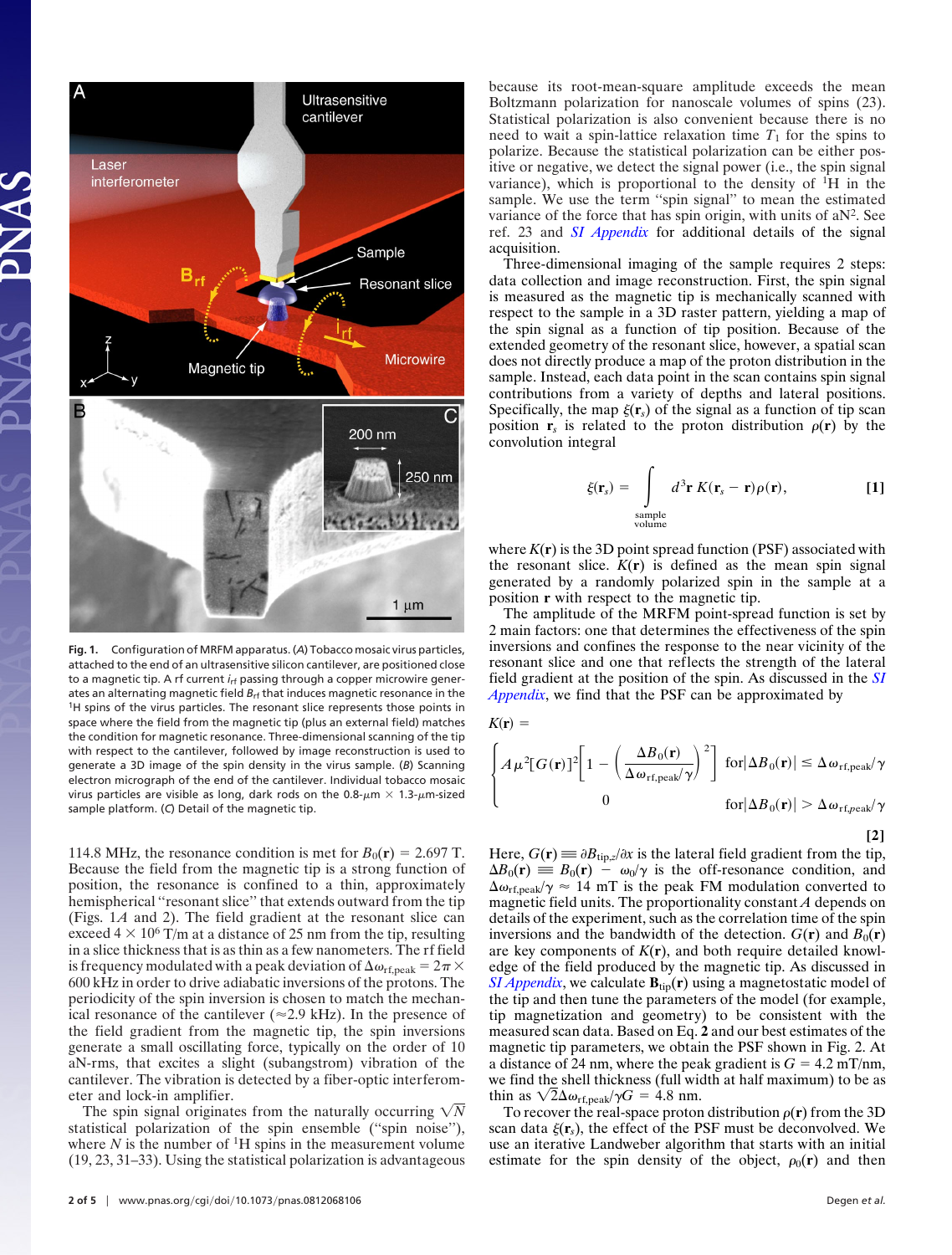

**Fig. 2.** Details of the resonant slice and associated point spread function (PSF). (*A*) Three-dimensional representation corresponding to the conditions  $B_{\text{res}} = \omega_0 / \gamma = 2.697$  T and  $B_{\text{ext}} = 2.482$  T. The center of the tip apex is assumed to be at the origin of the coordinate system. The resonant slice is the hemispherical ''shell'' outlined in red, representing the region of space for which  $B_0(\mathbf{r})$  lies within  $B_{\text{res}} \pm \Delta \omega_{\text{rf,peak}}/\gamma$  (here 2.697  $\pm$  0.014 T). Regions to the left and right of the tip (shaded red) contribute most to the signal because this is where the lateral gradient *G*(**r**) is largest. (*B*) Cross-sections of the point spread function at the 4 tip-sample spacings used in the imaging experiment. The PSF was calculated by using Eq. 2, assuming  $A = 1$ . The color scale reflects the force variance per spin (zN = zeptonewton =  $10^{-21}$  N). The size of the tip apex  $(r_a = 100 \text{ nm})$  is indicated by a dotted circle. At  $z = 24 \text{ nm}$ , the PSF lobe thickness reaches a minimum of  $\approx$  4.8 nm (FWHM). The small left-right asymmetry is due to a slight (1.7°) tilt of the sample plane with respect to the magnetic tip.

improves the estimate successively by using the following steps (34, 35):

$$
\delta \xi_n(\mathbf{r}_s) = \xi(\mathbf{r}_s) - \int_{\substack{\text{sample} \\ \text{volume}}} d^3 \mathbf{r} K(\mathbf{r}_s - \mathbf{r}) \rho_n(\mathbf{r}), \quad [3]
$$

$$
\rho_{n+1}(\mathbf{r}) = \rho_n(\mathbf{r}) + \alpha(\mathbf{r}) \int_{\text{scan} \atop \text{volume}} d^3 \mathbf{r}_s K(\mathbf{r}_s - \mathbf{r}) \delta \xi_n(\mathbf{r}_s), \tag{4}
$$

where  $\rho_n(\mathbf{r})$  is the reconstructed spin density after *n* iterations,  $\delta \xi_n(\mathbf{r}_s)$  is the difference between the measured and predicted spin signal maps (the error to be minimized), and  $\alpha(\mathbf{r})$  controls the rate of convergence. Because spin density should always be  $\geq 0$ , we enforce this condition by setting any negative values of  $\rho_n(\mathbf{r})$  to zero after each iteration step. The iterations typically proceed for a few thousand steps until the residual error becomes comparable with the measurement noise. In the future, the implementation of more sophisticated image reconstruction algorithms may be advantageous (36).

### **Results**

Fig. 3A shows 3D scan data organized as *x*–*y* scans taken at 4 different tip-sample spacings:  $d = 24, 37, 50,$  and 62 nm. Each of the approximately 50-nm  $\times$  50-nm scan areas contains 60  $\times$ 32 data points acquired with an acquisition time of 1 min per point. Peak signal strength ranged from  $\approx 600$  aN<sup>2</sup> for the closest scan plane to  $\approx 90$  aN<sup>2</sup> at the most distant plane. The uncertainty of the spin signal estimate (the standard error of the measurement) ranges from  $\approx$  40 aN<sup>2</sup> for the *d* = 24 nm scan plane to  $\approx$  15

 $aN<sup>2</sup>$  for  $d = 62$  nm. Thus, at the positions of maximum signal, the signal-to-noise ratio (SNR) varied from  $\approx$  15 for the closest scan plane to  $\approx$  6 at the most distant plane.

The correlation time  $\tau_m$  of the spin signal was estimated from the signal bandwidth and found to be quite short, on the order of 20 ms. This is significantly shorter than has been seen in some inorganic test samples (26), possibly because of a naturally short rotating frame relaxation time  $T_{1\rho}$ .

An indication of the spatial resolution inherent in the raw data can be seen in the line scan shown in Fig. 3*B*. The line scan, taken with  $d = 24$  nm tip-sample spacing, shows a background spin signal of  $\approx 300$  aN<sup>2</sup>, with signal peaks up to  $\approx 600$  aN<sup>2</sup>. The leading edges of the peaks are sharp and indicate that the resolution in the *x* direction (before deconvolution) is on the order of 4 nm, which is approximately the thickness of the resonant slice (Fig. 2*B*).

Perhaps the most striking aspects of Fig. 3*A* are the apparent "double" images in each of the  $x-y$  scans. This feature doubling effect is due to the 2-lobed character of the PSF (Fig. 2*B*). As expected, the feature pairs are seen to move apart as the tip-sample spacing decreases.

The signal information from the 4 scan planes (together with a fifth "zero" plane at  $d = 75$  nm, where no signal was found to be present) constitutes a 3D dataset that can be deconvolved to find the real-space image of the spin density. The result of the deconvolution is displayed in Fig. 3*C*, which shows the calculated spin density of the sample as a series of *x*–*y* planes at various *z* positions. A representative *x*–*y* plane is highlighted in Fig. 3*D* and clearly shows an assembly of a few individual virus particles (mostly fragments). Given that the raw MRFM data are spatially undersampled and have only modest SNR, the quality of the reconstruction is remarkable. The observation of significant improvement in image SNR after reconstruction is expected because most spins contribute force signal to more than one position in the scan, and the cumulative effect benefits the SNR of the reconstruction. The resolution appears to be in the 4- to 10-nm range, depending on the direction, with the *x* direction having the highest resolution. This resolution anisotropy is expected because of the directional dependence of the PSF, which reflects the fact that the cantilever responds only to the *x* component of magnetic force.

The fidelity of the MRFM reconstruction is confirmed by comparing the results in Fig. 3*D* to the scanning electron microscope (SEM) image of the same sample region (Fig. 3*E*). Excellent agreement is found even down to small details. Note that the origin of contrast in the 2 images is qualitatively very different. The MRFM reconstruction is elementally specific and shows the 3D distribution of hydrogen in the sample. Contrast in the SEM image is mainly due to the virus blocking the secondary electrons emitted from the underlying gold-coated cantilever surface.

The depth resolution that is enabled by the 3D image reconstruction is illustrated in Fig. 3*F*, which shows a vertical crosssection that extends through 2 virus fragments. Interestingly, the cross-sectional cut reveals that the virus particles sit on top of a thin layer of proton-containing material that is not visible by SEM. The presence of this background layer is not surprising because it is well known that surfaces that have been exposed to ordinary laboratory air become coated with a thin layer of adsorbed hydrocarbons and water. It is this proton-rich layer that is responsible for the 300  $aN^2$  baseline signal in Fig. 3*B*. Taking this baseline signal level, combined with knowledge of the point-spread function and the typical spin density of hydrocarbons, one can estimate the layer thickness. Assuming a hydrocarbon spin density of  $\rho = 7 \times 10^{28}$  spins per m<sup>3</sup>, the layer thickness is on the order of a nanometer.

The reconstructions shown in Fig. 3 *C*, *D*, and *F* use no a priori knowledge of the imaged object, such as the presence of the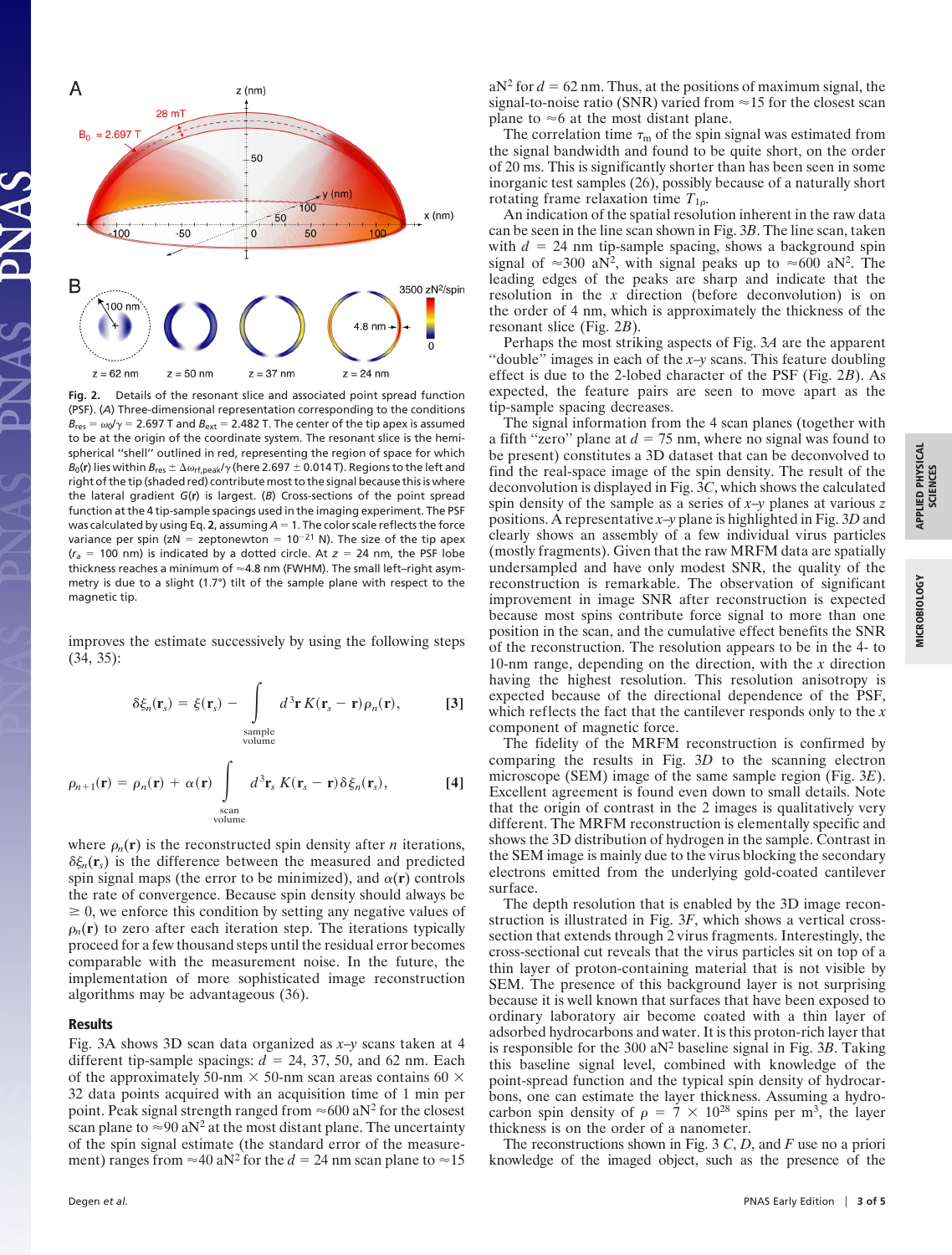

**Fig. 3.** Spin signal scan data and resulting 3D reconstruction of the hydrogen (proton) density distribution. (*A*) Raw scan data presented as *x*–*y* scans of the spin signal at 4 different tip-sample spacings. Pixel spacing is 8.3 nm  $\times$  16.6 nm in  $x \times y$ , respectively. Each data point represents the spin signal variance obtained during a 1-min integration. *B<sub>ext</sub> = 2.*482 T. (*B*) A more finely sampled line scan showing 4-nm lateral resolution. The scanned region is indicated by the dashed line in *A. B<sub>ext</sub>* = 2.432 T. (C) Reconstructed 3D <sup>1</sup>H spin density. Black represents very low or zero density of hydrogen, whereas white is high hydrogen density. The image is the result of the Landweber reconstruction, followed by a 5-nm smoothing filter. (*D*) Horizontal slice of *C*, showing several TMV fragments. (*E*) Scanning electron micrograph of the same region. (*F*) Cross-section showing 2 TMV particles on top of a hydrogen-rich background layer adsorbed on the Au surface. (*G*) Reconstruction is improved if this background layer is included as a priori information by assuming a thin, uniform plane of 1H density as the starting point of the reconstruction.

adsorbate layer on the sample. We find that the inclusion of this information into our initial guess of the spin density  $\rho_0$  substantially improves the result of the reconstruction. For Fig. 3*G*, we initialize  $\rho_0$  with a uniform layer of material positioned at the level of the cantilever surface, just below the virus particle. As seen in the figure, this modification allows for a much better separation of the background layer and more clearly resolves the TMV particles. Such constraints on  $\rho_0$  (or  $\rho$ ) offer a general way to systematically include known structural information about the object.

A second MRFM image reconstruction from a neighboring sample area is shown in Fig. 4. Again, a clear 3D view of the hydrogen distribution is seen, including good spatial discrimination between the virus particles and the underlying adsorbed layer.

## **Discussion**

We believe the present work represents substantial progress in developing the capability to probe the 3D chemical/elemental composition of nanostructures. With further progress in resolution and sample preparation, force-detected MRI techniques could have significant impact on the imaging of nanoscale biological structures, even down to the scale of individual molecules. Achieving resolution  $\leq 1$  nm seems realistic because the current apparatus operates almost a factor of 10 away from the best demonstrated force sensitivities (37) and field gradients (38).

Even with a resolution  $>1$  nm, MRFM may allow the basic structure of large molecular assemblies to be elucidated. One can imagine enhancing MRFM image contrast beyond the basic

**4 of 5**  $\parallel$  www.pnas.org/cgi/doi/10.1073/pnas.0812068106 Degen *et al.* 

spin-density information by using techniques similar to those developed for clinical MRI and NMR spectroscopy. Such contrast may include selective isotopic labeling (for example, substituting 1H with 2H), selective imaging of different chemical



**Fig. 4.** Imaging results for a second sample region. (*A*) Three-dimensional reconstruction of 1H spin density for virus particles sitting on adsorbed layer of hydrocarbons. (*B*) Representative horizontal slice from the 3D reconstruction showing the distribution of hydrogen in the plane located 13 nm above the hydrocarbon layer. Several virus particles are evident. (*C*) Corresponding scanning electron micrograph.